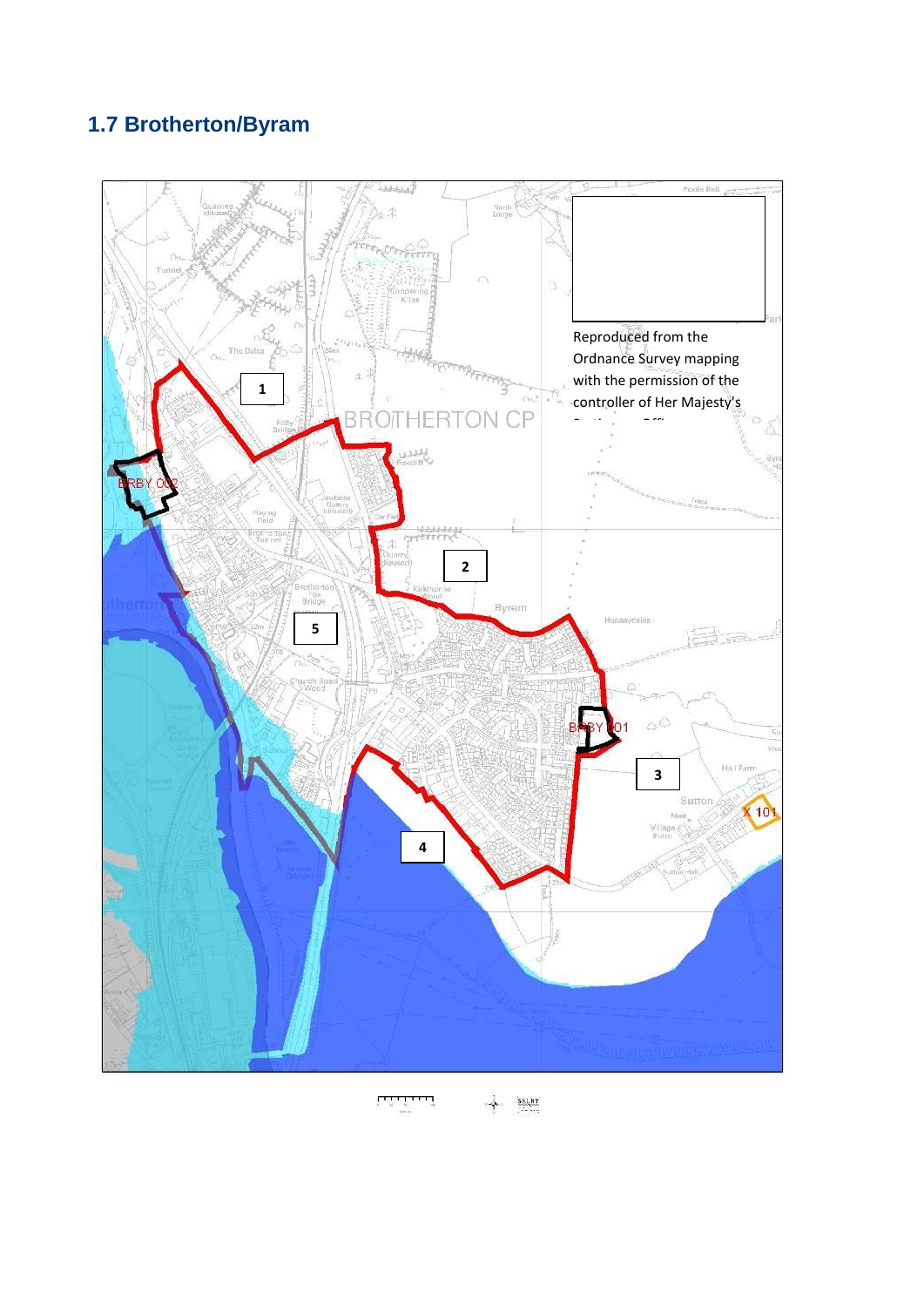## **Land at East Acres, Byram BRBY 001**

# **NGR: 449144, 425480 Settlement Hierarchy: Secondary Village**



**Site Plan**

# **Site Area: 0.65 ha SDC Maximum Yield Estimate: 23**



| <b>KEY ENVIRONMENTAL CONSTRAINTS</b> |                                                                                                                                                                                                                                                                                                                                                                                                                                                                                                                                                                                                                                                                                                                                                                |             |  |  |
|--------------------------------------|----------------------------------------------------------------------------------------------------------------------------------------------------------------------------------------------------------------------------------------------------------------------------------------------------------------------------------------------------------------------------------------------------------------------------------------------------------------------------------------------------------------------------------------------------------------------------------------------------------------------------------------------------------------------------------------------------------------------------------------------------------------|-------------|--|--|
| <b>Issue</b>                         | <b>Comments</b>                                                                                                                                                                                                                                                                                                                                                                                                                                                                                                                                                                                                                                                                                                                                                | <b>Flag</b> |  |  |
| ALC/PDL/Green<br>Belt                | The site has a Grade 3 Agricultural Land Classification (ALC). The site is not within a<br>Greenbelt however Selby District Council (SDC) classifies the land as Greenfield.<br>Currently the site is overgrown and is contiguous with woodland to the east.                                                                                                                                                                                                                                                                                                                                                                                                                                                                                                   |             |  |  |
| <b>Flood Risk</b>                    | The River Aire is located approximately 900-1000m to the west of the site. The site is<br>classified as being in Flood Zone 1 so there is a minimal risk of flooding.                                                                                                                                                                                                                                                                                                                                                                                                                                                                                                                                                                                          |             |  |  |
| <b>Transport Access</b>              | The nearest public transport facilities are bus services with stops on Byram Park Road<br>(approximately 200-300m to the west) and West Acres (approximately 100-200m to<br>the west) which is serviced by a bus route between Fairburn and Selby, an additional<br>service runs between Brotherton (Byram Park Estate) to Selby on Mondays only. The<br>site is not connected to the highway, and would require highway works including<br>creating access via East Acres; (the southern access road is part of Fallowfields<br>cartilage).                                                                                                                                                                                                                   |             |  |  |
| Community<br><b>Facilities</b>       | Byram and Brotherton have multiple community facilities that include the Byram Park<br>Stores 200-300m to the north west of the site, Byram Sub Post Office 400-500m to<br>the north west of the site, Byram Parish Hall 500-600m to the north west of the site<br>and Byram Park Social Club 500-600m to the north west of the site. In addition there<br>are nearby play areas, sports pitches and a community motocross facility. Higher<br>levels of services in the neighbouring Ferrybridge and Knottingly (outside the district)<br>are not easily accessible via public transport. Brotherton and Byram Community<br>Primary School is approximately 800-900m to the west of the site. SDC has identified<br>the school as having additional capacity. |             |  |  |
| <b>Nature</b><br>Conservation        | There are no nature conservations sites within close proximity to the site (the nearest<br>is Fairburn Ings SSSI and Local Nature Reserve is 1.5km to the north west).                                                                                                                                                                                                                                                                                                                                                                                                                                                                                                                                                                                         |             |  |  |
| Heritage                             | The following listed buildings and structures are located within the vicinity of the<br>site:<br>Grade II Listed Byram Farm approximately 300-400m to the east of the site;<br>Grade II Listed Lodge to Byram Park, 400-500m to the west of the site;<br>$\bullet$<br>Grade II Listed Milestone approximately 500-600m to the north west of the<br>site; and<br>Grade II Listed Church of St Edward, approximately 900-1000m to the North<br>West of the site.<br>Scheduled monuments are also located 1.2km and 2.1km to the south of the site.                                                                                                                                                                                                               |             |  |  |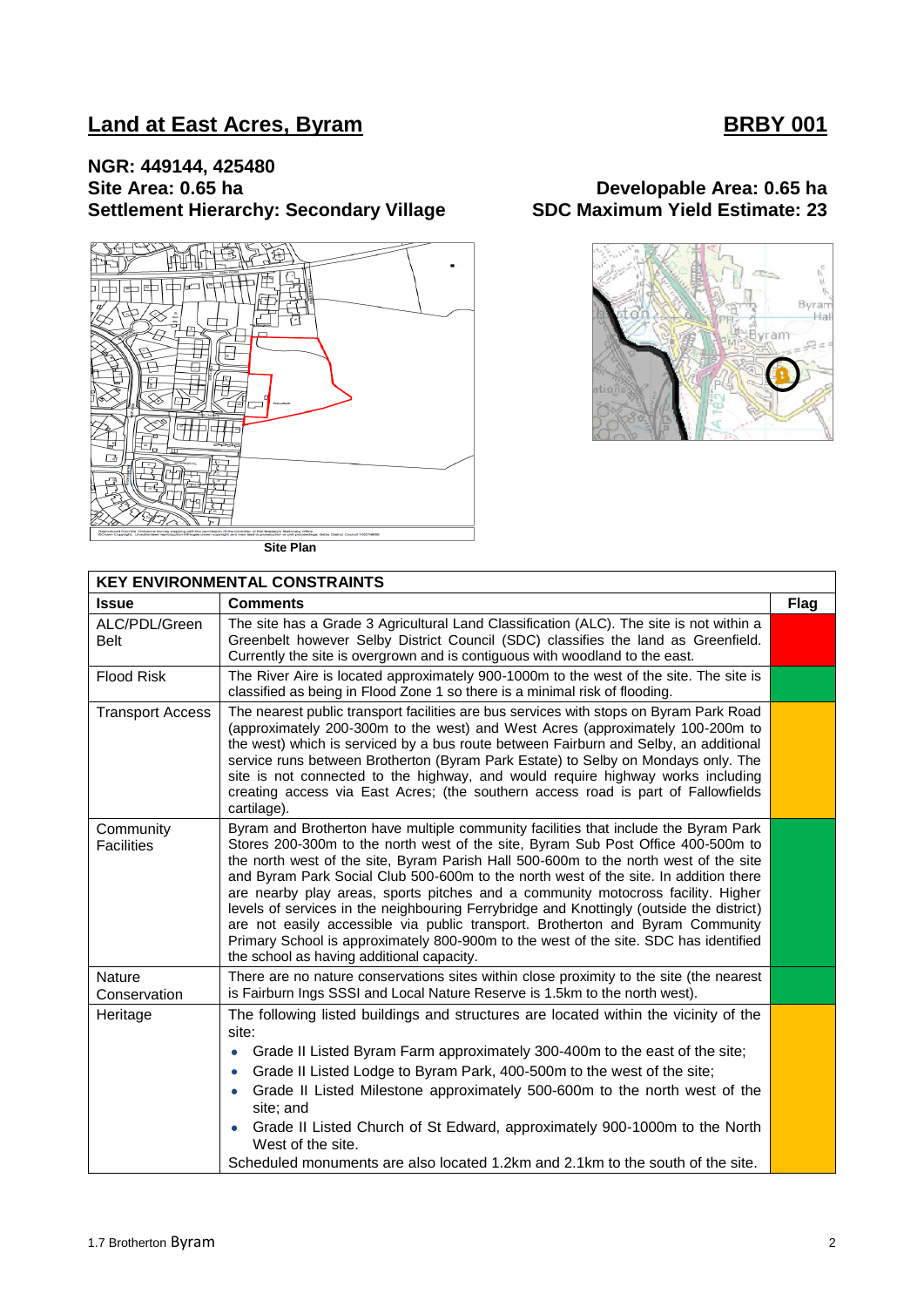SUSTAINABILITY APPRAISAL<br>Site Ref: BRBY 001 Site Name: Land at East Acres, Byram.

**Site Size: 0.65ha site proposed for housing** 

| <b>SA OBJECTIVE</b> |                                                                                                                                                                                                   | <b>EFFECT</b>             | <b>COMMENTARY</b>                                                                                                                                                                                                                                                                                                                                                                                                                                                                                                                                                                                                                                                                                           |  |
|---------------------|---------------------------------------------------------------------------------------------------------------------------------------------------------------------------------------------------|---------------------------|-------------------------------------------------------------------------------------------------------------------------------------------------------------------------------------------------------------------------------------------------------------------------------------------------------------------------------------------------------------------------------------------------------------------------------------------------------------------------------------------------------------------------------------------------------------------------------------------------------------------------------------------------------------------------------------------------------------|--|
|                     | <b>ECONOMIC</b>                                                                                                                                                                                   |                           |                                                                                                                                                                                                                                                                                                                                                                                                                                                                                                                                                                                                                                                                                                             |  |
|                     | Good quality employment opportunities available to all<br>1.                                                                                                                                      |                           |                                                                                                                                                                                                                                                                                                                                                                                                                                                                                                                                                                                                                                                                                                             |  |
|                     | Will it encourage the development of<br>economies and employment opportunities<br>in those areas that have suffered economic<br>decline<br>with<br>above<br>or<br>average<br>unemployment levels? |                           | The site is located on Grade 3 agricultural land. Although small, the loss of this land could have a negative impact on<br>the agricultural economy of the local area.<br>Due to the scale of the development it is unlikely to stimulate the economy and employment opportunities in Byram or<br>Brotherton. The Selby District Consultation Draft Core Strategy (SDCDCS) 2010 recognises the importance of<br>minimising the need to travel and commute in order to access employment, especially in rural areas. Byram and<br>Brotherton are jointly classified as a Secondary Village and therefore have minimal local employment opportunities,                                                        |  |
|                     | Will it ensure employment opportunities are<br>accessible by public transport?                                                                                                                    | $\mathbf x$               | although higher level services and employment opportunities are located nearby in Knottingly and Ferrybridge<br>(including Ferrybridge power station). Accessibility to these employment areas is poorly served by public transport.<br>Therefore the allocation of this site has the potential to increase the need to travel and commute via car, so infringes<br>upon the SDCDCS objective to minimise damage to the environment due to car usage. Due to the scale and location of<br>the site, is unlikely to stimulate additional public transport facilities. Any development at the site should promote<br>sustainable transport, such as car sharing and the use of the existing public transport. |  |
|                     | <b>SOCIAL</b>                                                                                                                                                                                     |                           |                                                                                                                                                                                                                                                                                                                                                                                                                                                                                                                                                                                                                                                                                                             |  |
| 3.                  | Education and training opportunities to build skills and capacities                                                                                                                               |                           |                                                                                                                                                                                                                                                                                                                                                                                                                                                                                                                                                                                                                                                                                                             |  |
|                     | Will it ensure an adequate number of<br>school places within the district?                                                                                                                        |                           | Brotherton and Byram Community Primary School is approximately 800-900m to the west of the site. SDC has<br>identified the school as having additional capacity. SDC have also identified a potential new school site/or extension to<br>an existing school in the area, which is deemed to have an 'amber' suitability status according to SDC. As the site is<br>unlikely to be above the threshold of 15 dwellings or more, no contributions would be required under the adopted<br>Developer Contributions SPD.                                                                                                                                                                                         |  |
| 4.                  | Conditions and services to engender good health                                                                                                                                                   |                           |                                                                                                                                                                                                                                                                                                                                                                                                                                                                                                                                                                                                                                                                                                             |  |
|                     | Will it improve equitable access to health<br>services (especially to groups of people<br>most excluded and in highest need)?                                                                     | $\mathbf{z}$              | Information regarding the capacity to health services is currently unknown. The nearest medical service accepting<br>patients is Dr Pinder C A & Partners Surgery (according to NHS Choices) and is approximately 100-200m south west<br>of the site. As the site is unlikely to be above the threshold of 15 dwellings or more, no contributions would be required<br>under the adopted Developer Contributions SPD.                                                                                                                                                                                                                                                                                       |  |
|                     | 7. Culture, leisure and recreation activities available to all                                                                                                                                    |                           |                                                                                                                                                                                                                                                                                                                                                                                                                                                                                                                                                                                                                                                                                                             |  |
| $\bullet$           | Will it increase provision of culture, leisure<br>and recreation (CLR) activities/venues?                                                                                                         |                           | The following CLR facilities located in close proximity to the site: nearby play areas, sports pitches and a community<br>motocross facility, additional facilities are located in Knottingly and Ferrybridge which are outside of Selby District,                                                                                                                                                                                                                                                                                                                                                                                                                                                          |  |
|                     | Will it increase non-car based access to<br>CLR activities?                                                                                                                                       | $\boldsymbol{\mathsf{x}}$ | however these are inaccessible via public transport. The scale of the allocation it is unlikely to significantly increase<br>non-car based access to CLR activities. Due to the scale of the allocation there is limited potential to address the<br>shortfall of recreational open space in the district through on-site provision. There no Public Rights of Way (PRoW) on                                                                                                                                                                                                                                                                                                                                |  |
|                     | Will it address the shortfall in recreational<br>open space in the district?                                                                                                                      |                           | the site. As the site is likely to be above the threshold of 5 dwellings or more, contributions under the adopted<br>Developer Contributions SPD would help to ensure suitable provision of recreational facilities in the local area.                                                                                                                                                                                                                                                                                                                                                                                                                                                                      |  |
|                     | Will it improve and extend the Public<br>Rights of Way and green infrastructure                                                                                                                   |                           |                                                                                                                                                                                                                                                                                                                                                                                                                                                                                                                                                                                                                                                                                                             |  |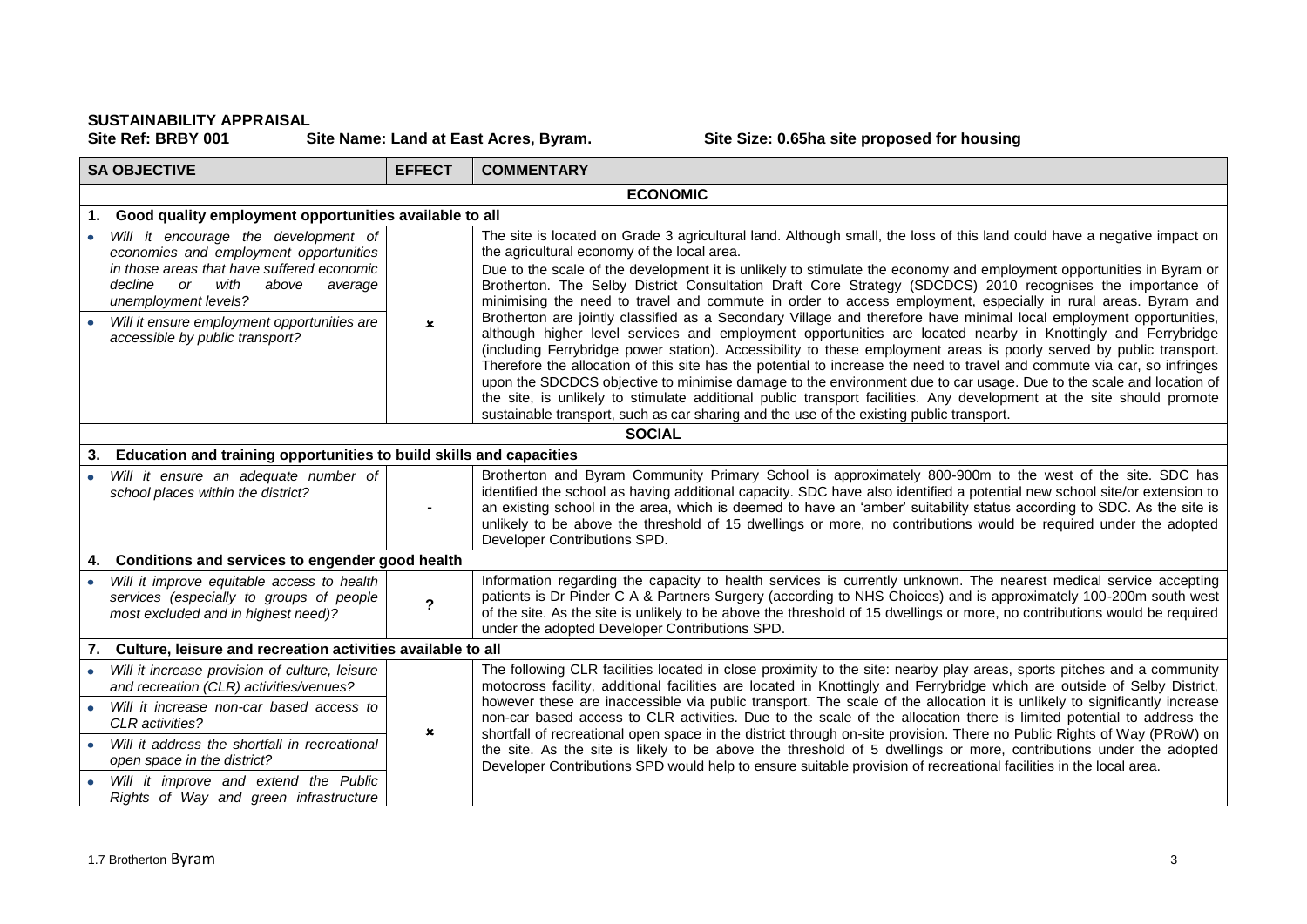| <b>SA OBJECTIVE</b>                                                                                                                                                                                                                       | <b>EFFECT</b>  | <b>COMMENTARY</b>                                                                                                                                                                                                                                                                                                                                                                                                                                                                                                                                                                                                                                                                                                                                                                                                                                                              |  |
|-------------------------------------------------------------------------------------------------------------------------------------------------------------------------------------------------------------------------------------------|----------------|--------------------------------------------------------------------------------------------------------------------------------------------------------------------------------------------------------------------------------------------------------------------------------------------------------------------------------------------------------------------------------------------------------------------------------------------------------------------------------------------------------------------------------------------------------------------------------------------------------------------------------------------------------------------------------------------------------------------------------------------------------------------------------------------------------------------------------------------------------------------------------|--|
| corridors network by providing recreation<br>facilities for walkers, cyclists and riders?                                                                                                                                                 |                |                                                                                                                                                                                                                                                                                                                                                                                                                                                                                                                                                                                                                                                                                                                                                                                                                                                                                |  |
| Quality housing available to everyone<br>8.                                                                                                                                                                                               |                |                                                                                                                                                                                                                                                                                                                                                                                                                                                                                                                                                                                                                                                                                                                                                                                                                                                                                |  |
| Will it provide appropriate housing for local<br>needs?                                                                                                                                                                                   | ✓              | In accordance with the results of Selby District Strategic Housing Market Assessment (SHMA) 2009, the site should be<br>providing the following: family housing (2, 3 and 4 bed houses) and bungalows due to their high demand throughout the<br>district; for village settings terraced housing should be provided instead of flats, with no 2.5 or 3 storey dwellings etc;<br>dwellings should respond to local demographic, for example more bungalows for elderly populations. The yield<br>estimate for this site exceeds three dwellings, thus in accordance with draft Core Strategy policy CP5 a suitable<br>proportion of dwellings must be allocated as affordable.<br>The draft Core Strategy includes several policies (including CP12 and CP16) which require high quality design,<br>including sustainable design and the use of sustainable building materials. |  |
| Local needs met locally<br>9.                                                                                                                                                                                                             |                |                                                                                                                                                                                                                                                                                                                                                                                                                                                                                                                                                                                                                                                                                                                                                                                                                                                                                |  |
| Will it support the vibrancy of town and<br>village centres?                                                                                                                                                                              | $\checkmark$   | The site is in close proximity to the centre of Byram. Therefore the site has the potential to support the vibrancy of<br>Byram and Brotherton, and is unlikely to be isolated from the local community.                                                                                                                                                                                                                                                                                                                                                                                                                                                                                                                                                                                                                                                                       |  |
|                                                                                                                                                                                                                                           |                | <b>ENVIRONMENTAL</b>                                                                                                                                                                                                                                                                                                                                                                                                                                                                                                                                                                                                                                                                                                                                                                                                                                                           |  |
| 10. A transport network which maximises access whilst minimising detrimental impacts                                                                                                                                                      |                |                                                                                                                                                                                                                                                                                                                                                                                                                                                                                                                                                                                                                                                                                                                                                                                                                                                                                |  |
| Will it reduce the need to travel by<br>increasing access to key resources and<br>services by means other than the car (e.g.<br>improving public transport)?<br>Will it improve access to opportunities and<br>facilities for all groups? | $\mathbf x$    | The nearest public transport facilities are bus services with stops on Byram Park Road (approximately 200-300m to the<br>west) and West Acres (approximately 100-200m to the west) which is serviced by a bus route between Fairburn and<br>Selby, an additional service runs between Brotherton (Byram Park Estate) to Selby on Mondays only. Byram and<br>Brotherton are designated as a secondary village and therefore have minimal local employment opportunities and<br>facilities. Therefore there will be a need for commuting to neighbouring settlements or out commuting and this is<br>inadequately facilitated for by the existing public transport facilities. Development at the site is unlikely to stimulate an<br>improvement to the existing public transport facilities or additional provision of public transport services.                              |  |
| Will it make the transport/environment<br>attractive to non-car<br>users<br>(e.g.<br>pedestrians and cyclists)?                                                                                                                           |                |                                                                                                                                                                                                                                                                                                                                                                                                                                                                                                                                                                                                                                                                                                                                                                                                                                                                                |  |
| 11. A quality built environment and efficient land use patterns that make good use of previously developed sites, minimise travel and promote balanced<br>development                                                                     |                |                                                                                                                                                                                                                                                                                                                                                                                                                                                                                                                                                                                                                                                                                                                                                                                                                                                                                |  |
| Will it promote the development of<br>communities with accessible services,<br>employment, shops and leisure facilities                                                                                                                   |                | As aforementioned the Byram and Brotherton has adequate local services, and access to higher level services in<br>Knottingley and Ferrybridge (outside of Selby District) (although not by public transport). Therefore allocation of this site<br>is likely to promote the development of communities with accessible services, employment, shops and leisure facilities,                                                                                                                                                                                                                                                                                                                                                                                                                                                                                                     |  |
| Will it ensure new development is well<br>designed and appropriate to its setting?                                                                                                                                                        | $\overline{?}$ | however improvements to the local public transport services should be promote.<br>SDC classifies the land as Greenfield and the site is currently overgrown. Therefore allocation of this site is not<br>encouraging development on brownfield sites.                                                                                                                                                                                                                                                                                                                                                                                                                                                                                                                                                                                                                          |  |
| Will it encourage the development of<br><b>Brownfield sites?</b>                                                                                                                                                                          |                | The draft Core Strategy includes several policies (including CP16) which require high quality design which is suitable to<br>the locality.                                                                                                                                                                                                                                                                                                                                                                                                                                                                                                                                                                                                                                                                                                                                     |  |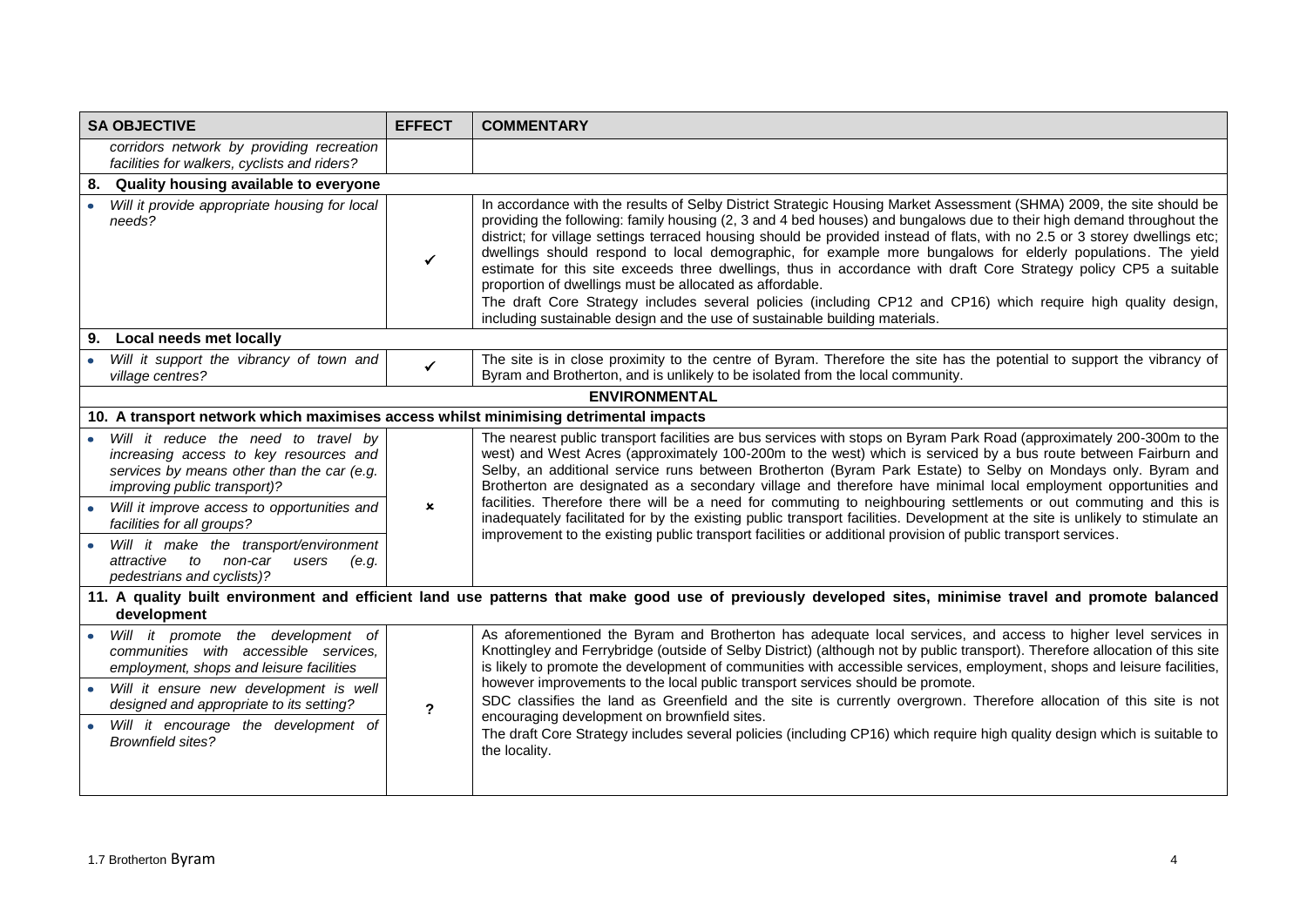| <b>SA OBJECTIVE</b>                                                                                                                                                                                                                                                                                                                                                                                                                                                                                                                               | <b>EFFECT</b>  | <b>COMMENTARY</b>                                                                                                                                                                                                                                                                                                                                                                                                                                                                                                                                                                                                                                                                                                                                                                                                                                                                                                                                      |
|---------------------------------------------------------------------------------------------------------------------------------------------------------------------------------------------------------------------------------------------------------------------------------------------------------------------------------------------------------------------------------------------------------------------------------------------------------------------------------------------------------------------------------------------------|----------------|--------------------------------------------------------------------------------------------------------------------------------------------------------------------------------------------------------------------------------------------------------------------------------------------------------------------------------------------------------------------------------------------------------------------------------------------------------------------------------------------------------------------------------------------------------------------------------------------------------------------------------------------------------------------------------------------------------------------------------------------------------------------------------------------------------------------------------------------------------------------------------------------------------------------------------------------------------|
|                                                                                                                                                                                                                                                                                                                                                                                                                                                                                                                                                   |                | 12. Preserve, enhance and manage the character and appearance of archaeological sites, historic building, Conservation Areas, historic parks and gardens,<br>battlefields and other architectural and historically important features and areas and their settings                                                                                                                                                                                                                                                                                                                                                                                                                                                                                                                                                                                                                                                                                     |
| Will it preserve or enhance the character,<br>appearance or setting of Conservation<br>Areas, Listed Buildings and structures or<br>their settings, Historic Parks and Gardens,<br>archaeological sites and their settings,<br>Registered Battlefields, buildings and<br>townscapes, distinctive historic landscapes<br>and the understanding of the historic<br>environment?                                                                                                                                                                     | $2/-$          | The site in close proximity (within a 400m radius) to the following architectural and historically important features and<br>their settings:<br>Grade II Listed Byram Farm approximately 357m to the east of the site;<br>$\bullet$<br>Grade II Listed Lodge to Byram Park, 459m to the west of the site;<br>$\bullet$<br>Grade II Listed Milestone approximately 533m to the north west of the site;<br>$\bullet$<br>Grade II Listed Church of St Edward, approximately 964m to the north west of the site; and<br>$\bullet$<br>Scheduled monuments are located 1.2km and 2.1km to the south of the site.<br>$\bullet$<br>Therefore, any development at the site would need to take these designations into consideration and ensure no<br>significant adverse effects on their setting.                                                                                                                                                              |
| 13. A bio-diverse and attractive natural environment                                                                                                                                                                                                                                                                                                                                                                                                                                                                                              |                |                                                                                                                                                                                                                                                                                                                                                                                                                                                                                                                                                                                                                                                                                                                                                                                                                                                                                                                                                        |
| • Will it protect and enhance existing priority<br>habitats and species and provide for<br>appropriate long-term management of<br>wildlife habitats?<br>· Will it protect and enhance individual<br>features such as hedgerows, drystone<br>walls, ponds and trees?<br>Will it ensure urban fringe and rural<br>landscapes are protected and enhanced<br>for the benefits of all residents and visitors<br>and that significant loss of landscape<br>character and quality is minimised?<br>Will it protect and enhance the District's<br>rivers? | $\mathbf{?}$   | There are no sites designated for nature conservation within 400m of the site. However, the SSSI of Fariburn Ings is<br>located approximately 1.5km to the north west of the site. Given the yield estimate there is unlikely to be significant<br>additional pressure on this SSSI. The site does have potential for wildlife due to its overgrown state. Draft Core<br>Strategy Policy CP15 seeks to protect and enhance biodiversity. Any features of ecological value would therefore need<br>to be protected and measures taken to minimise disruption/removal. In addition, opportunities for ecological<br>enhancement should be considered in any development proposals.<br>The site is not close proximity to the any rivers; the closest is the River Aire approximately 900-1000m to the west of<br>the site.<br>The site is located within a rural setting; therefore the landscape character and quality of the area should be protected. |
| 14. Minimal pollution levels                                                                                                                                                                                                                                                                                                                                                                                                                                                                                                                      |                |                                                                                                                                                                                                                                                                                                                                                                                                                                                                                                                                                                                                                                                                                                                                                                                                                                                                                                                                                        |
| Will it clean up contaminated land to the<br>$\bullet$<br>appropriate standard?<br>• Will it reduce air pollution from current<br>activities and the potential for such<br>pollution?<br>Will it reduce water pollution from current<br>activities and the potential for such<br>pollution?<br>• Will it reduce noise pollution from current<br>activities and the potential for such                                                                                                                                                             | $\overline{?}$ | SDC hold no record of potential or known contamination or pollution at the site and therefore the effect of the site on<br>contamination or pollution is unknown. However draft Core Strategy Policy CP16 requires new development to<br>minimise pollution and therefore any proposed development at the site would need to demonstrate that any potential air<br>quality, water quality or noise impacts are suitably mitigated.<br>As stated above it is likely that any development on this site could create some traffic generation for residents<br>accessing employment and other services, however given the likely yield estimate there are unlikely to be significant<br>associated air quality and noise effects.                                                                                                                                                                                                                          |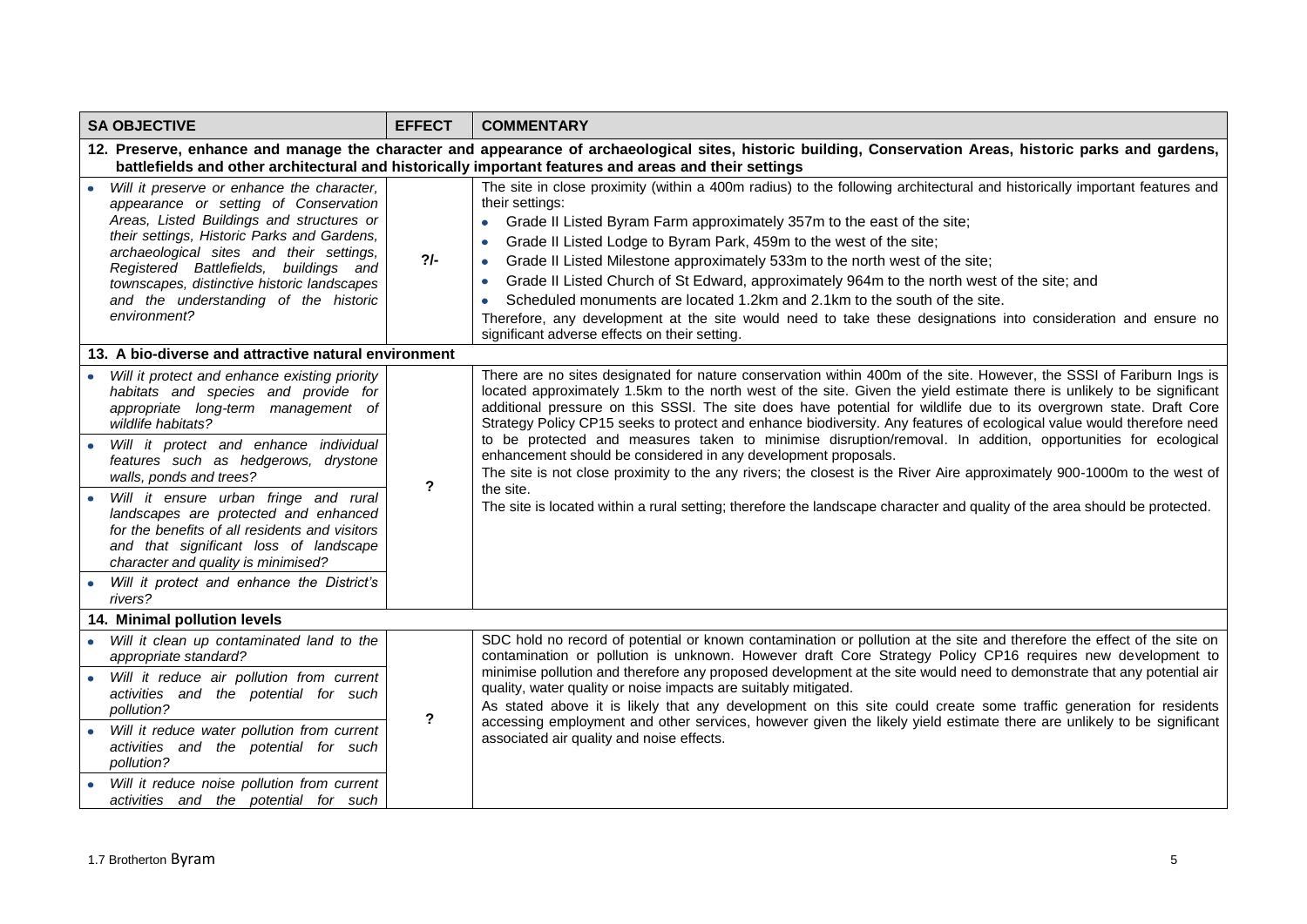| <b>SA OBJECTIVE</b>                                                                                                                                                                                                         | <b>EFFECT</b> | <b>COMMENTARY</b>                                                                                                                                                                                                                                                                                                                                                                                                                                                                                                                                                                                                                                                                                                                                                                     |  |
|-----------------------------------------------------------------------------------------------------------------------------------------------------------------------------------------------------------------------------|---------------|---------------------------------------------------------------------------------------------------------------------------------------------------------------------------------------------------------------------------------------------------------------------------------------------------------------------------------------------------------------------------------------------------------------------------------------------------------------------------------------------------------------------------------------------------------------------------------------------------------------------------------------------------------------------------------------------------------------------------------------------------------------------------------------|--|
| pollution?                                                                                                                                                                                                                  |               |                                                                                                                                                                                                                                                                                                                                                                                                                                                                                                                                                                                                                                                                                                                                                                                       |  |
| 15. Reduce greenhouse gas emissions and a managed response to the effects of climate change                                                                                                                                 |               |                                                                                                                                                                                                                                                                                                                                                                                                                                                                                                                                                                                                                                                                                                                                                                                       |  |
| Will it reduce greenhouse gas emissions<br>from transport?                                                                                                                                                                  | ?             | Due to the site's size and location there is limited potential for an increase in the greenhouse gas emissions from<br>transport. The development of the site would give rise to increase energy demands and associated greenhouse gas<br>emissions. The draft Core Strategy requires that developments of 10 dwellings or more provide 10% of their energy<br>requirements from decentralised low and zero carbon technologies. Other Core Strategy policies, including CP12<br>require high standards of energy efficiency and therefore development at the site would need to comply with these<br>policy requirements. However it should be noted that a development of this scale may not be able to feasibly support<br>some low carbon and renewable technologies such as CHP. |  |
| Will it reduce methane emissions from<br>agricultural, landfills and past and present<br>mining activities?                                                                                                                 |               |                                                                                                                                                                                                                                                                                                                                                                                                                                                                                                                                                                                                                                                                                                                                                                                       |  |
| Will it reduce greenhouse gas emissions<br>from domestic, commercial and industrial<br>sources?                                                                                                                             |               |                                                                                                                                                                                                                                                                                                                                                                                                                                                                                                                                                                                                                                                                                                                                                                                       |  |
| Will it increase the amount of energy from<br>renewable sources that is generated and<br>consumed in the district?                                                                                                          |               |                                                                                                                                                                                                                                                                                                                                                                                                                                                                                                                                                                                                                                                                                                                                                                                       |  |
| 16. Reduce the risk of flooding to people and property                                                                                                                                                                      |               |                                                                                                                                                                                                                                                                                                                                                                                                                                                                                                                                                                                                                                                                                                                                                                                       |  |
| Will it reduce risk from flooding?                                                                                                                                                                                          |               | The site is classified as being in Flood Zone 1 so is at minimal risk of flooding. Allocation to this site would therefore<br>direct development away from flood risk areas.                                                                                                                                                                                                                                                                                                                                                                                                                                                                                                                                                                                                          |  |
| Will it direct development away from flood<br>risk areas?                                                                                                                                                                   |               |                                                                                                                                                                                                                                                                                                                                                                                                                                                                                                                                                                                                                                                                                                                                                                                       |  |
| Will it prevent development in inappropriate<br>development in Flood Zones?                                                                                                                                                 |               |                                                                                                                                                                                                                                                                                                                                                                                                                                                                                                                                                                                                                                                                                                                                                                                       |  |
| 17. Prudent and efficient use of resources                                                                                                                                                                                  |               |                                                                                                                                                                                                                                                                                                                                                                                                                                                                                                                                                                                                                                                                                                                                                                                       |  |
| it make efficient use<br>of<br>land<br>Will<br>density,<br><i>(appropriate</i> )<br>protect<br>aood<br>agricultural land, use brownfield land in<br>preference to Greenfield?<br>Will it ensure that new development exists | $\mathbf{r}$  | The site is not within a Greenbelt. The current land use is a vacant site and SDC classifies the land as Greenfield.<br>Therefore allocation of this site would not be encouraging development on brownfield land.<br>According to SDC, the development is not situated in a Groundwater Protection Zone (GPZ). No additional information<br>has been provided regarding the Water Distribution Network (WDN) of the site. Policy CP15 of the draft Core Strategy<br>requires new development to minimise resource consumption, including water use.                                                                                                                                                                                                                                  |  |
| within the constraints of the District's water<br>resource?                                                                                                                                                                 |               |                                                                                                                                                                                                                                                                                                                                                                                                                                                                                                                                                                                                                                                                                                                                                                                       |  |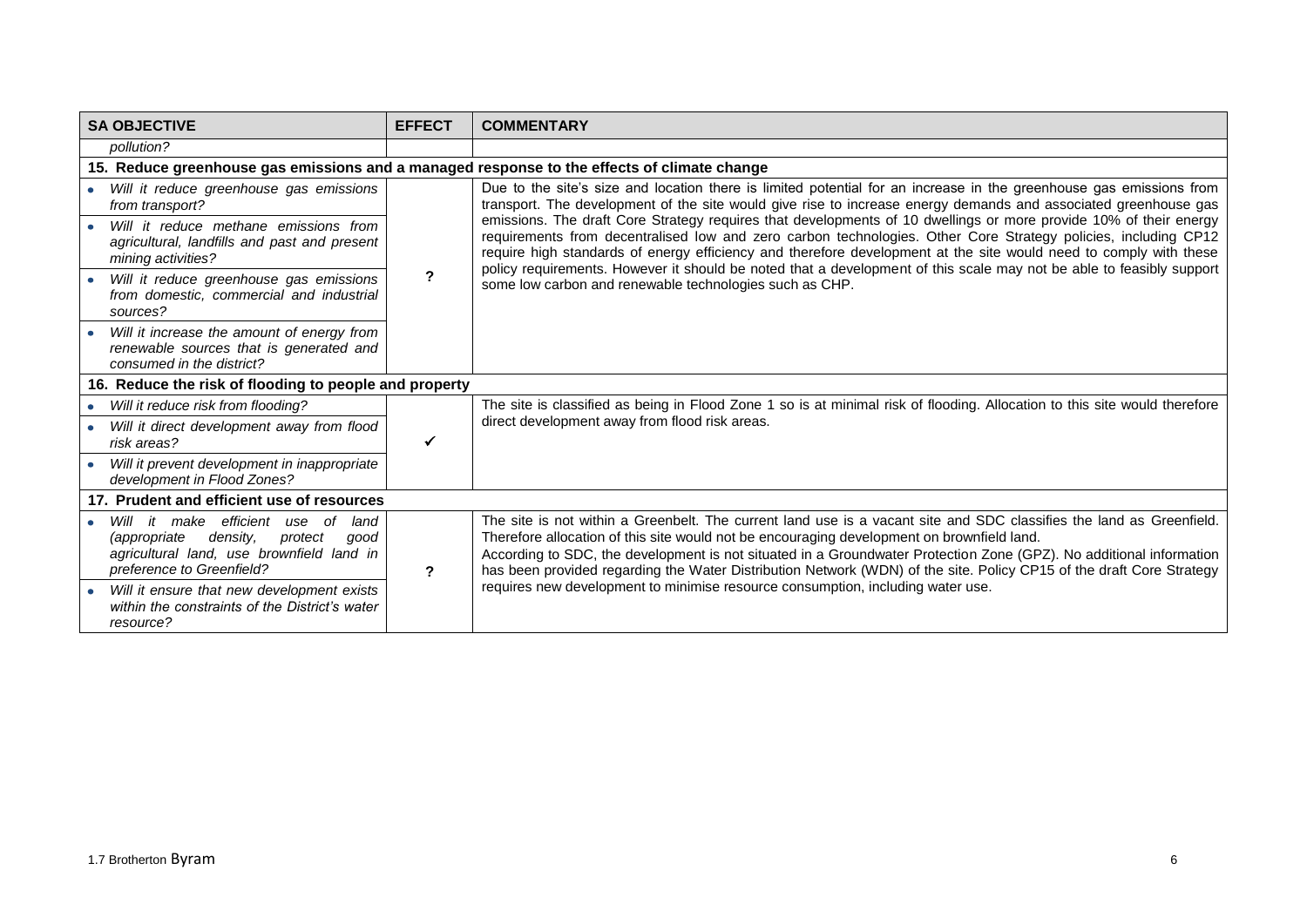## **High Street, Brotherton BRBY 002**

**NGR: 448029 426086** Site Area: 1.21 ha<br> **Settlement Hierarchy: Secondary Village** Manual Surface SDC Yield Estimate: 42 **Settlement Hierarchy: Secondary Village** 





**Strategic Flood Risk Assessment Flood Zone Mapping**

**Site Plan**

| <b>KEY ENVIRONMENTAL CONSTRAINTS</b> |                                                                                                                                                                                                                                                                                                                                                                                                                                                                                                                                                                                                                                                                                                                                                                             |             |  |
|--------------------------------------|-----------------------------------------------------------------------------------------------------------------------------------------------------------------------------------------------------------------------------------------------------------------------------------------------------------------------------------------------------------------------------------------------------------------------------------------------------------------------------------------------------------------------------------------------------------------------------------------------------------------------------------------------------------------------------------------------------------------------------------------------------------------------------|-------------|--|
| <b>Issue</b>                         | <b>Comments</b>                                                                                                                                                                                                                                                                                                                                                                                                                                                                                                                                                                                                                                                                                                                                                             | <b>Flag</b> |  |
| ALC/PDL/<br>Green Belt               | The site is within a Greenbelt. Selby District Council (SDC) classifies the land as a<br>mixture of Greenfield and Previously Developed Land (PDL). The current land use is<br>commercial buildings including the Peugeot Parts Specialist.                                                                                                                                                                                                                                                                                                                                                                                                                                                                                                                                 |             |  |
| <b>Flood Risk</b>                    | The site is classified as being predominantly in a Flood Zone 3a so there is a high risk of<br>flooding. The eastern half of the site is situated in a Flood Zone 1 so there is a low risk of<br>flooding in this area.                                                                                                                                                                                                                                                                                                                                                                                                                                                                                                                                                     |             |  |
| Transport<br>Access                  | The nearest public transport facilities are the Brotherton, Dobson's Yard bus stop<br>(approximately within 100m to the south) which is serviced by a bus route between the<br>Local Service Centre of Tadcaster and outside the district to Pontefract and Knottingly.                                                                                                                                                                                                                                                                                                                                                                                                                                                                                                     |             |  |
| Community<br><b>Facilities</b>       | Brotherton extends from the northern part of Byram which has some community facilities<br>that include a shop; Byram Park Stores, takeaway; Mr Bennett Fish & Chips (both<br>approximately 800-900m to the south east) and a Post Office (approximately 600-700m to<br>the southeast). Higher levels of services in the Local Service Centre of Tadcaster or<br>outside the district to Knottingly are accessible via public transport. Brotherton Primary<br>School is approximately 600-700 to the south of the site. SDC has identified the school as<br>having additional capacity. Also, SDC have identified a potential new school site/or<br>extension to an existing school in the area, which is deemed to have an 'amber' suitability<br>status according to SDC. |             |  |
| Nature<br>Conservation               | There are no sites designated for nature conservation within 400m of the site. However,<br>the Fairburn Ings Local Nature Reserve and SSSI is located approximately 1.2km to the<br>north of Brotherton.                                                                                                                                                                                                                                                                                                                                                                                                                                                                                                                                                                    |             |  |
| Heritage                             | The site is not in close proximity to any designated heritage assets, areas and their<br>settings.                                                                                                                                                                                                                                                                                                                                                                                                                                                                                                                                                                                                                                                                          |             |  |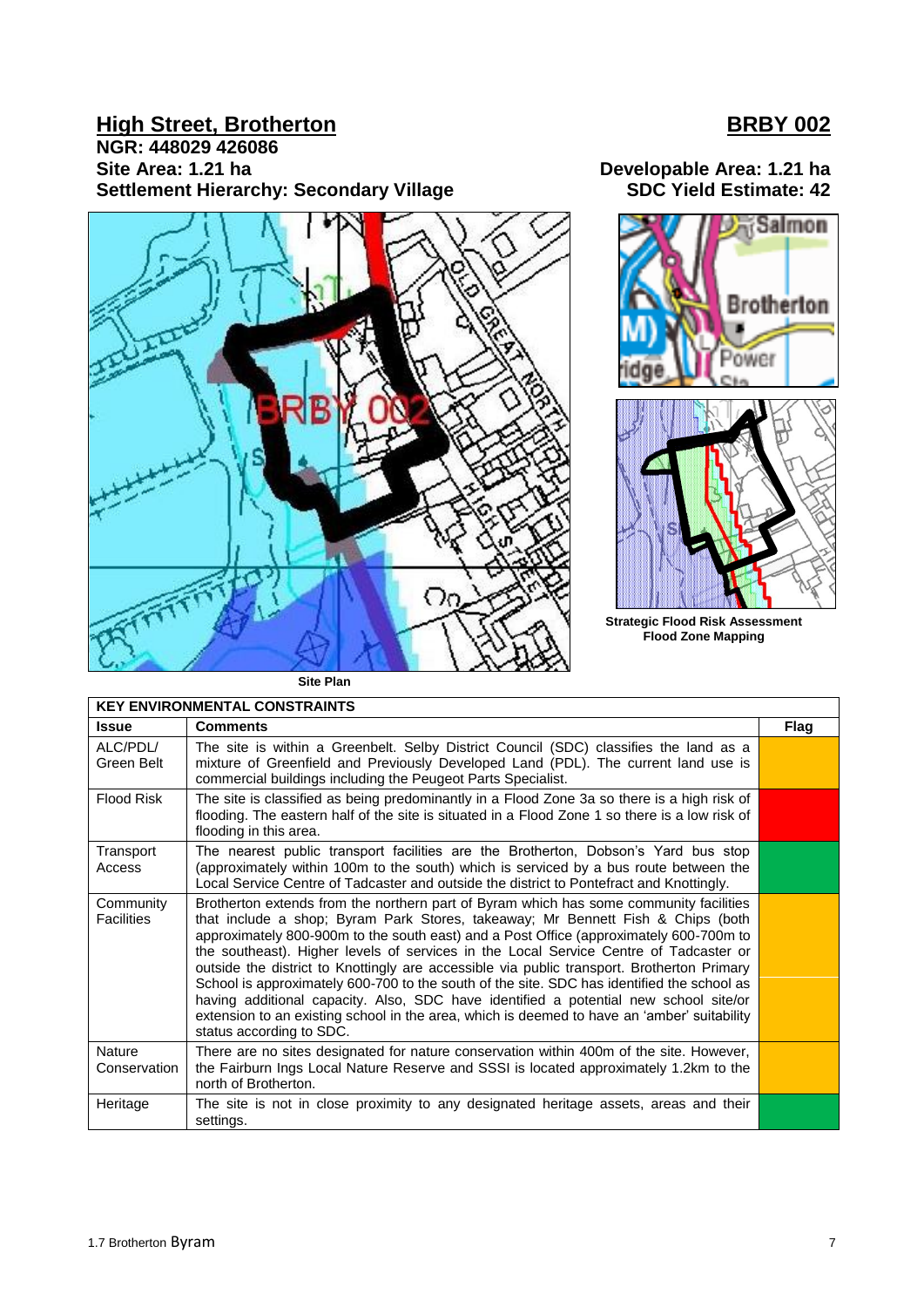# **SUSTAINABILITY APPRAISAL**

Site Name: High Street, Brotherton. **Site Size: 1.21 ha site proposed for housing** 

| <b>SA OBJECTIVE</b>                                                                                                                                                                                                                                                           | <b>EFFECT</b>  | <b>COMMENTARY</b>                                                                                                                                                                                                                                                                                                                                                                                                                                                                                                                                                                                                                                                                                                                                                                                                                                                                           |  |
|-------------------------------------------------------------------------------------------------------------------------------------------------------------------------------------------------------------------------------------------------------------------------------|----------------|---------------------------------------------------------------------------------------------------------------------------------------------------------------------------------------------------------------------------------------------------------------------------------------------------------------------------------------------------------------------------------------------------------------------------------------------------------------------------------------------------------------------------------------------------------------------------------------------------------------------------------------------------------------------------------------------------------------------------------------------------------------------------------------------------------------------------------------------------------------------------------------------|--|
| <b>ECONOMIC</b>                                                                                                                                                                                                                                                               |                |                                                                                                                                                                                                                                                                                                                                                                                                                                                                                                                                                                                                                                                                                                                                                                                                                                                                                             |  |
| Good quality employment opportunities available to all                                                                                                                                                                                                                        |                |                                                                                                                                                                                                                                                                                                                                                                                                                                                                                                                                                                                                                                                                                                                                                                                                                                                                                             |  |
| Will it encourage the development of<br>economies<br>and<br>employment<br>opportunities in those areas that have<br>suffered economic decline or with<br>above average unemployment levels?<br>Will it ensure employment opportunities<br>are accessible by public transport? | $\pmb{\times}$ | The site is currently in commercial/employment use and therefore allocation as housing would have an adverse effect on<br>this objective. Due to the scale of the development at the site it is unlikely to stimulate the economy and employment<br>opportunities in Brotherton or the nearby Byram. The Selby District Consultation Draft Core Strategy (SDCDCS) 2010<br>recognises the importance of minimising the need to travel and commute in order to access employment, especially in rural<br>areas. Brotherton is classified as a Secondary Village and therefore has minimal local employment opportunities, and only<br>reasonable access to higher level services and employment opportunities elsewhere within and outside the district. The<br>allocation of this site therefore has the potential to increase the need to travel and commute via car, so infringes upon the |  |
|                                                                                                                                                                                                                                                                               |                | SDCDCS objective. Any development at the site should promote sustainable transport, such as car sharing, the provision of<br>and improvements to pedestrian and cycling facilities and the existing public transport provision. Due to the scale and<br>location of the site, it is unlikely that significant additional strain would be put upon the existing public transport facilities.                                                                                                                                                                                                                                                                                                                                                                                                                                                                                                 |  |
|                                                                                                                                                                                                                                                                               |                | <b>SOCIAL</b>                                                                                                                                                                                                                                                                                                                                                                                                                                                                                                                                                                                                                                                                                                                                                                                                                                                                               |  |
| 3. Education and training opportunities to build skills and capacities                                                                                                                                                                                                        |                |                                                                                                                                                                                                                                                                                                                                                                                                                                                                                                                                                                                                                                                                                                                                                                                                                                                                                             |  |
| Will it ensure an adequate number of<br>school places within the district?                                                                                                                                                                                                    |                | Brotherton Primary School is approximately 600-700 to the south of the site. SDC has identified the school as having<br>additional capacity. Also, SDC have identified a potential new school site/or extension to an existing school in the area,<br>which is deemed to have an 'amber' suitability status according to SDC. As the site is likely to be above the threshold of 15<br>dwellings or more within the adopted Developer Contributions SPD, developer contributions would help to ensure that<br>educational facilities would not be adversely impacted upon by any new housing at this site.                                                                                                                                                                                                                                                                                  |  |
| 4. Conditions and services to engender good health                                                                                                                                                                                                                            |                |                                                                                                                                                                                                                                                                                                                                                                                                                                                                                                                                                                                                                                                                                                                                                                                                                                                                                             |  |
| Will it improve equitable access to<br>health services (especially to groups of<br>people most excluded and in highest<br>need)?                                                                                                                                              | $2/-$          | Information regarding the capacity to health services is currently unknown. The nearest medical service accepting patients<br>is Dr Pinder C A & Partners, The Surgery, St Edwards Close, Byram (according to NHS Choices) and is approximately 1km-<br>1100m to the southeast. As the site is likely to be above the threshold of 15 dwellings or more within the adopted Developer<br>Contributions SPD, developer contributions would help to ensure that health care services would not be adversely impacted<br>upon by any new housing at this site.                                                                                                                                                                                                                                                                                                                                  |  |
| 7. Culture, leisure and recreation activities available to all                                                                                                                                                                                                                |                |                                                                                                                                                                                                                                                                                                                                                                                                                                                                                                                                                                                                                                                                                                                                                                                                                                                                                             |  |
| Will it increase provision of culture,<br>and<br>leisure<br>recreation<br>(CLR)<br>activities/venues?                                                                                                                                                                         |                | CLR facilities in close proximity to the site include the Byram Park Social Club (approximately 500-600m to the southeast)<br>and the Byram Parish Hall (approximately 500-600m to the east). Additional CLR facilities including elsewhere within and<br>outside the district are accessible via public transport. Due to the size of the settlement and lack of extensive CLR facilities                                                                                                                                                                                                                                                                                                                                                                                                                                                                                                  |  |
| Will it increase non-car based access<br>to CLR activities?                                                                                                                                                                                                                   | $\pmb{x}$      | in the nearby area, allocation of this site is unlikely to significantly increase non-car based access to CLR activities.<br>Due to the scale of the site there is limited potential to provide some facilities onsite to address the shortfall of recreational<br>open space in the district through on site provision.                                                                                                                                                                                                                                                                                                                                                                                                                                                                                                                                                                    |  |
| Will it address the shortfall in<br>recreational open space in the district?<br>Will it improve and extend the Public<br>$\bullet$                                                                                                                                            |                | There is a Public Rights of Way (PRoW) that runs just along the northern boundary of the site. Any development at this site<br>should contribute to improvements to this PRoW.                                                                                                                                                                                                                                                                                                                                                                                                                                                                                                                                                                                                                                                                                                              |  |
| Rights of Way and green infrastructure<br>corridors<br>providing<br>network by                                                                                                                                                                                                |                | As the site is likely to be above the threshold of 5 dwellings or more within the adopted Developer Contributions SPD,<br>developer contributions would help to ensure suitable provision of recreational facilities in the local area.                                                                                                                                                                                                                                                                                                                                                                                                                                                                                                                                                                                                                                                     |  |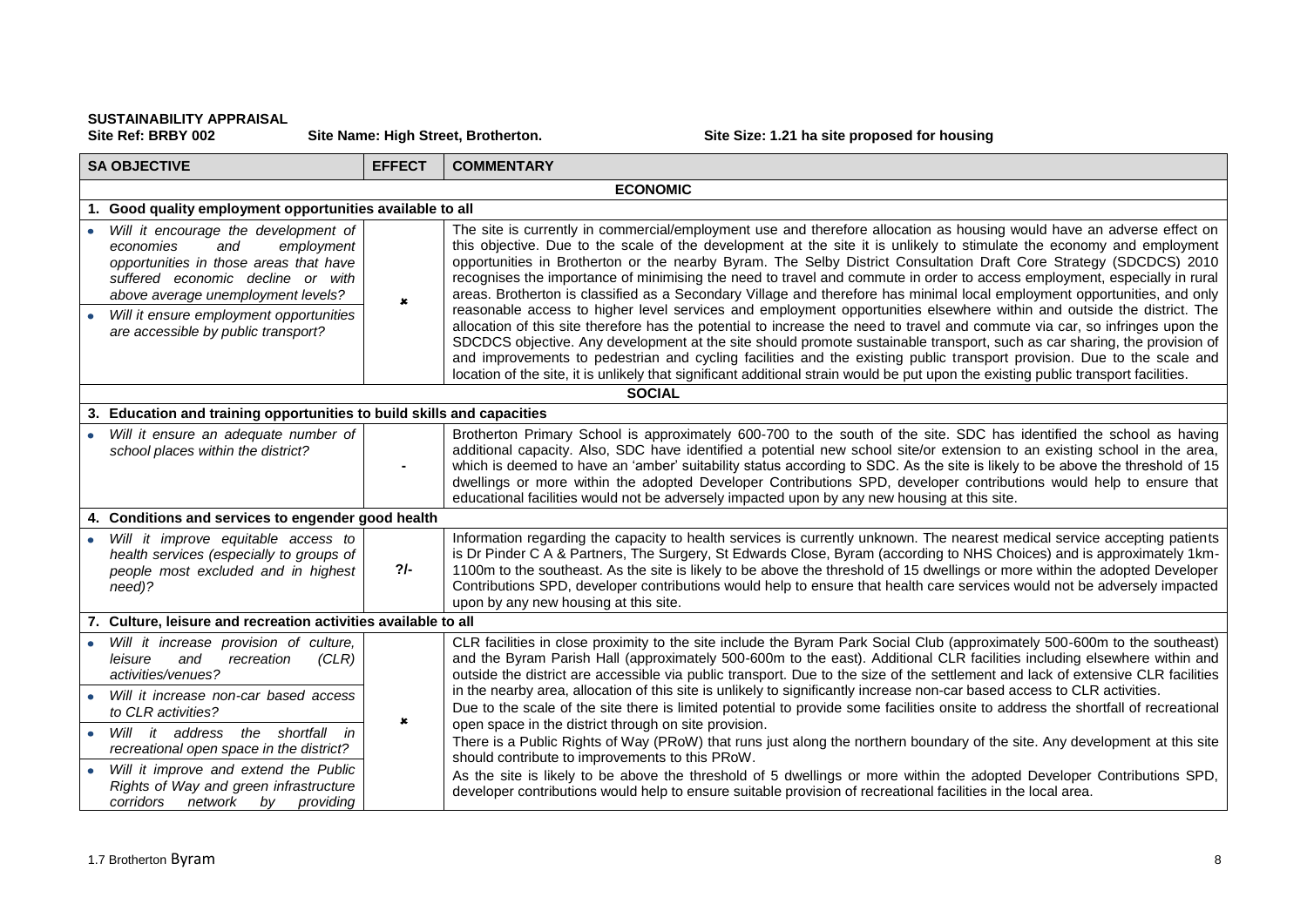| <b>SA OBJECTIVE</b>                                                                                                                                                                                                                                                                                          | <b>EFFECT</b>                                                                                                                                                      | <b>COMMENTARY</b>                                                                                                                                                                                                                                                                                                                                                                                                                                                                                                                                                                                                                                                                                                                                                                                                                                                                                          |  |  |
|--------------------------------------------------------------------------------------------------------------------------------------------------------------------------------------------------------------------------------------------------------------------------------------------------------------|--------------------------------------------------------------------------------------------------------------------------------------------------------------------|------------------------------------------------------------------------------------------------------------------------------------------------------------------------------------------------------------------------------------------------------------------------------------------------------------------------------------------------------------------------------------------------------------------------------------------------------------------------------------------------------------------------------------------------------------------------------------------------------------------------------------------------------------------------------------------------------------------------------------------------------------------------------------------------------------------------------------------------------------------------------------------------------------|--|--|
| recreation facilities for walkers, cyclists<br>and riders?                                                                                                                                                                                                                                                   |                                                                                                                                                                    |                                                                                                                                                                                                                                                                                                                                                                                                                                                                                                                                                                                                                                                                                                                                                                                                                                                                                                            |  |  |
| 8. Quality housing available to everyone                                                                                                                                                                                                                                                                     |                                                                                                                                                                    |                                                                                                                                                                                                                                                                                                                                                                                                                                                                                                                                                                                                                                                                                                                                                                                                                                                                                                            |  |  |
| • Will it provide appropriate housing for<br>local needs?<br>Will it increase the use of sustainable<br>design and sustainable<br>building<br>materials in construction?                                                                                                                                     | $\checkmark$                                                                                                                                                       | In accordance with the results of Selby District Strategic Housing Market Assessment (SHMA) 2009, the site should be<br>providing the following: family housing (2, 3 and 4 bed houses) and bungalows due to their high demand throughout the<br>district; for village settings terraced housing should be provided instead of flats, with no 2.5 or 3 storey dwellings etc; and<br>dwellings should respond to local demographic, for example more bungalows for elderly populations. As the yield estimate<br>for this site exceeds three dwellings, in accordance with draft Core Strategy policy CP5 a suitable proportion of dwellings<br>must be allocated as affordable.<br>The draft Core Strategy includes several policies (including CP12 and CP16) which require high quality design, including<br>sustainable design and the use of sustainable building materials.                           |  |  |
| 9. Local needs met locally                                                                                                                                                                                                                                                                                   |                                                                                                                                                                    |                                                                                                                                                                                                                                                                                                                                                                                                                                                                                                                                                                                                                                                                                                                                                                                                                                                                                                            |  |  |
| Will it support the vibrancy of town and<br>village centres?                                                                                                                                                                                                                                                 | $\pmb{\times}$                                                                                                                                                     | The site is in on the northern outskirts of Brotherton in a predominantly commercial area. Therefore the site is unlikely to<br>support the vibrancy of Brotherton, and could potentially be isolated from the local community. The small scale of the site<br>would provide some limited enlivenment of the village. The SDCDCS has also identified that expansions of<br>Byram/Brotherton is considered inappropriate at this time because of the existing development patterns in the settlements.                                                                                                                                                                                                                                                                                                                                                                                                      |  |  |
|                                                                                                                                                                                                                                                                                                              |                                                                                                                                                                    | <b>ENVIRONMENTAL</b>                                                                                                                                                                                                                                                                                                                                                                                                                                                                                                                                                                                                                                                                                                                                                                                                                                                                                       |  |  |
| 10. A transport network which maximises access whilst minimising detrimental impacts                                                                                                                                                                                                                         |                                                                                                                                                                    |                                                                                                                                                                                                                                                                                                                                                                                                                                                                                                                                                                                                                                                                                                                                                                                                                                                                                                            |  |  |
| • Will it reduce the need to travel by<br>increasing access to key resources and<br>services by means other than the car<br>(e.g. improving public transport)?<br>Will it improve access to opportunities                                                                                                    |                                                                                                                                                                    | The nearest public transport facilities are the Brotherton, Dobson's Yard bus stop (approximately within 100m to the south)<br>which is serviced by a bus route between the Local Service Centre of Tadcaster and outside the district to Pontefract and<br>Knottingly. Brotherton is classified as a Secondary Village because it has good local services and access to larger centres<br>outside the district. Therefore, local employment opportunities may need to be accessed via commuting to neighbouring<br>settlements or out commuting. This is facilitated for by the existing public transport facilities. However, residents may still<br>need to travel by car to places of employment, and to access other services. Any development at the site should encourage<br>sustainable transport modes and transport/environments attractive to non-car users (e.g. pedestrians and cyclists).    |  |  |
| and facilities for all groups?                                                                                                                                                                                                                                                                               |                                                                                                                                                                    |                                                                                                                                                                                                                                                                                                                                                                                                                                                                                                                                                                                                                                                                                                                                                                                                                                                                                                            |  |  |
| Will it make the transport/environment<br>attractive to non-car users (e.g.<br>pedestrians and cyclists)?                                                                                                                                                                                                    |                                                                                                                                                                    |                                                                                                                                                                                                                                                                                                                                                                                                                                                                                                                                                                                                                                                                                                                                                                                                                                                                                                            |  |  |
|                                                                                                                                                                                                                                                                                                              | 11. A quality built environment and efficient land use patterns that make good use of previously developed sites, minimise travel and promote balanced development |                                                                                                                                                                                                                                                                                                                                                                                                                                                                                                                                                                                                                                                                                                                                                                                                                                                                                                            |  |  |
| • Will it promote the development of<br>communities with accessible services.<br>employment,<br>shops<br>and<br>leisure<br>facilities<br>Will it ensure new development is well<br>designed and appropriate to its setting?<br>Will it encourage the development of<br>$\bullet$<br><b>Brownfield sites?</b> | $\pmb{\times}$                                                                                                                                                     | As aforementioned, the area has adequate local services and access to higher level services outside the district. Therefore<br>allocation of this site has the potential to promote the development of communities with accessible services, employment,<br>shops and leisure facilities.<br>The site is within the Greenbelt. However, the current land use is commercial including the Peugeot Parts Specialist<br>(classified as a mixture of Greenfield and PDL); therefore allocation of this site would partially encourage the development<br>on brownfield site.<br>The draft Core Strategy includes several policies (including CP16) which require high quality design which is suitable to the<br>locality. However, the SDCDCS has identified that expansions of Byram/Brotherton is considered inappropriate at this time<br>because of the existing development patterns in the settlements. |  |  |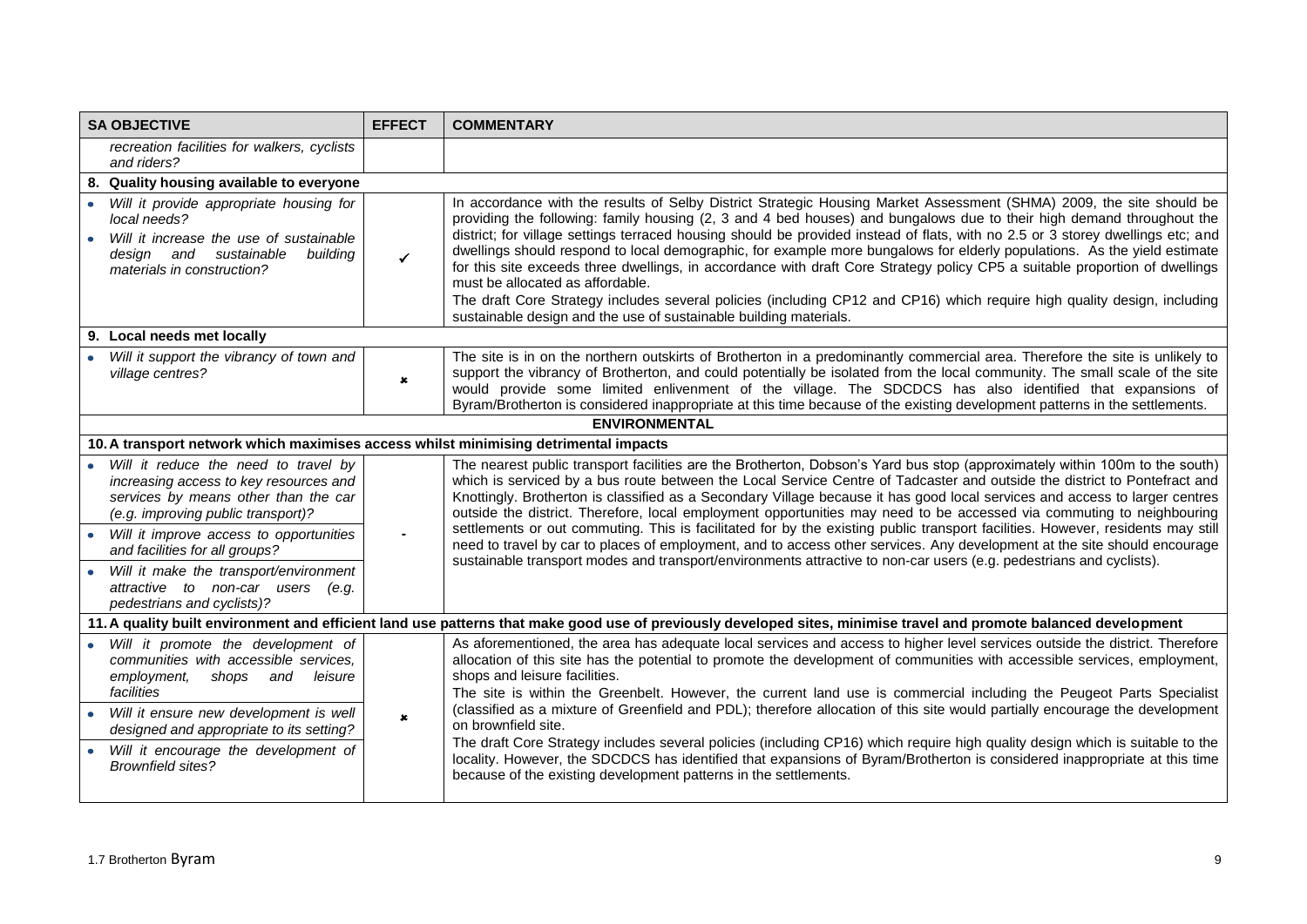| <b>SA OBJECTIVE</b>                                                                                                                                                                                                                                                                                                                                                                                                                                                                                                                                           | <b>EFFECT</b> | <b>COMMENTARY</b>                                                                                                                                                                                                                                                                                                                                                                                                                                                                                                                                                                                                                                                                                                                                                                                                                                                                                                                                                                                                                                                                                                     |  |  |
|---------------------------------------------------------------------------------------------------------------------------------------------------------------------------------------------------------------------------------------------------------------------------------------------------------------------------------------------------------------------------------------------------------------------------------------------------------------------------------------------------------------------------------------------------------------|---------------|-----------------------------------------------------------------------------------------------------------------------------------------------------------------------------------------------------------------------------------------------------------------------------------------------------------------------------------------------------------------------------------------------------------------------------------------------------------------------------------------------------------------------------------------------------------------------------------------------------------------------------------------------------------------------------------------------------------------------------------------------------------------------------------------------------------------------------------------------------------------------------------------------------------------------------------------------------------------------------------------------------------------------------------------------------------------------------------------------------------------------|--|--|
| 12. Preserve, enhance and manage the character and appearance of archaeological sites, historic building, Conservation Areas, historic parks and gardens, battlefields<br>and other architectural and historically important features and areas and their settings                                                                                                                                                                                                                                                                                            |               |                                                                                                                                                                                                                                                                                                                                                                                                                                                                                                                                                                                                                                                                                                                                                                                                                                                                                                                                                                                                                                                                                                                       |  |  |
| Will it preserve or enhance the<br>$\bullet$<br>character, appearance or setting of<br>Conservation Areas, Listed Buildings<br>and structures or their settings, Historic<br>Parks and Gardens, archaeological<br>sites and their settings, Registered<br>Battlefields, buildings and townscapes,<br>distinctive historic landscapes and the<br>understanding<br>of the<br>historic<br>environment?                                                                                                                                                           |               | The site is not in close proximity (within a 400m radius) to heritage assets.                                                                                                                                                                                                                                                                                                                                                                                                                                                                                                                                                                                                                                                                                                                                                                                                                                                                                                                                                                                                                                         |  |  |
| 13. A bio-diverse and attractive natural environment                                                                                                                                                                                                                                                                                                                                                                                                                                                                                                          |               |                                                                                                                                                                                                                                                                                                                                                                                                                                                                                                                                                                                                                                                                                                                                                                                                                                                                                                                                                                                                                                                                                                                       |  |  |
| • Will it protect and enhance existing<br>priority habitats and species and<br>provide for appropriate long-term<br>management of wildlife habitats?<br>Will it protect and enhance individual<br>features such as hedgerows, drystone<br>walls, ponds and trees?<br>Will it ensure urban fringe and rural<br>are protected<br>landscapes<br>and<br>enhanced for the benefits of all<br>residents and visitors and<br>that<br>significant loss of landscape character<br>and quality is minimised?<br>• Will it protect and enhance the District's<br>rivers? | $\mathbf{x}$  | There are no sites designated for nature conservation within 400m of the site. However, the Fariburn Ings SSSI and Local<br>Nature Reserve is located approximately 1.2km to the north of Brotherton. Also the site has potential wildlife habitats<br>include the following features: several trees and shrubs that define the western boundary, and a body of water just to the<br>west of the site. Draft Core Strategy Policy CP15 seeks to protect and enhance biodiversity. Any features of ecological<br>value would therefore need to be protected and measures taken to minimise disruption/removal in accordance with the Core<br>Strategy policy. In addition, opportunities for ecological enhancement should be considered for any development.<br>The site is within 100m of the Aire and Calder Navigation. Therefore precautionary measures should be implemented to<br>ensure impacts to the waterway are reduced. This would include the incorporation of sustainable drainage measures into<br>the design of any development to manage flood risk, enhance biodiversity and improve water quality. |  |  |
| 14. Minimal pollution levels                                                                                                                                                                                                                                                                                                                                                                                                                                                                                                                                  |               |                                                                                                                                                                                                                                                                                                                                                                                                                                                                                                                                                                                                                                                                                                                                                                                                                                                                                                                                                                                                                                                                                                                       |  |  |
| • Will it clean up contaminated land to<br>the appropriate standard?                                                                                                                                                                                                                                                                                                                                                                                                                                                                                          | $\mathbf{r}$  | The effect of the site on all contamination/pollution is unknown, however draft Core Strategy Policy CP16 requires new<br>development to minimise pollution and therefore any proposed development at this site would need to demonstrate that any<br>potential air quality, water quality or noise impacts are suitably mitigated to minimise any effects. Any development of the<br>site would require remediation and removal of any contamination associated with any industrial PDL and would therefore<br>have additional construction costs. If the land use on the site was changed to residential this would remove the existing<br>pollution activities and reduce pollution emissions from the site such as air, water and noise pollution.                                                                                                                                                                                                                                                                                                                                                                |  |  |
| • Will it reduce air pollution from current<br>activities and the potential for such<br>pollution?                                                                                                                                                                                                                                                                                                                                                                                                                                                            |               |                                                                                                                                                                                                                                                                                                                                                                                                                                                                                                                                                                                                                                                                                                                                                                                                                                                                                                                                                                                                                                                                                                                       |  |  |
| Will it reduce water pollution from<br>current activities and the potential for<br>such pollution?                                                                                                                                                                                                                                                                                                                                                                                                                                                            |               | As stated above it is likely that any development on this site could create some traffic generation for residents accessing<br>employment and other services. Therefore there could be associated air quality and noise effects.                                                                                                                                                                                                                                                                                                                                                                                                                                                                                                                                                                                                                                                                                                                                                                                                                                                                                      |  |  |
| Will it reduce noise pollution from                                                                                                                                                                                                                                                                                                                                                                                                                                                                                                                           |               |                                                                                                                                                                                                                                                                                                                                                                                                                                                                                                                                                                                                                                                                                                                                                                                                                                                                                                                                                                                                                                                                                                                       |  |  |